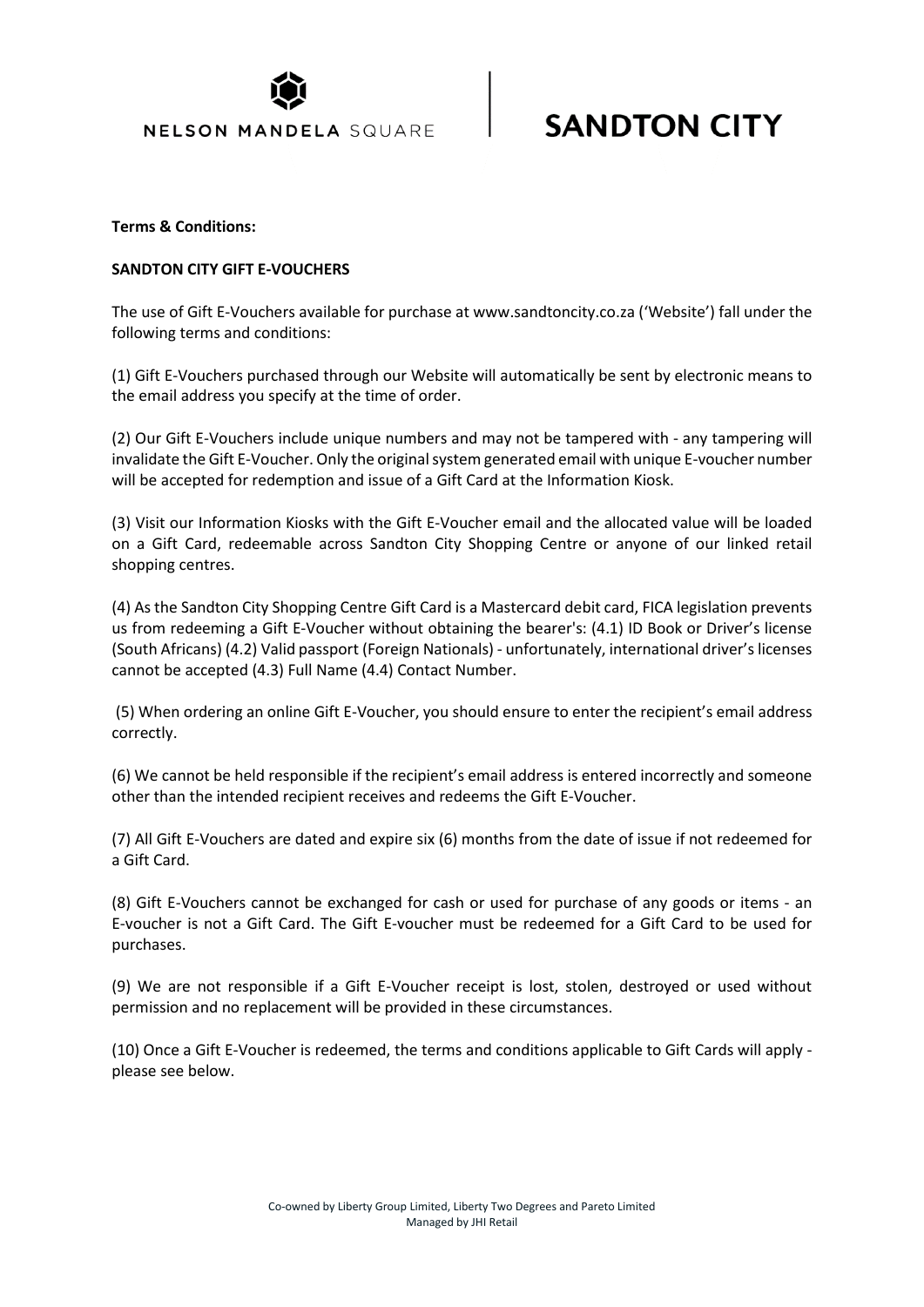

# **SANDTON CITY**

### **GIFT CARD TERMS AND CONDITIONS & GENERAL INFORMATION**

- 1. Purchasers must provide an identity document or drivers licence and foreign nationals must show a valid passport (unfortunately international driver's licenses cannot be accepted) and Contact Number when buying a Gift Card or redeeming a Gift E-Voucher purchased online. We will decline to issue a Gift Card if the purchaser of a Gift Card or bearer of a Gift E-Voucher receipt cannot give us a satisfactory proof of identity.
- 2. The Gift Card will be activated with a rand amount selected by you & shown on the receipt. You can choose an amount between R100 and R5000 to be loaded onto the Gift Card. You can use the Gift Card anywhere in the shopping centre where MasterCard is accepted. A fee of R17,40, subject to change without prior notice, may be charged per transaction if the Gift Card is used outside of the prescribed shopping centres. You cannot draw cash from bank tellers or merchants or ATM's with a Gift Card. We may choose to revoke your card at any time if you do not comply with the terms and conditions and acceptable use. The Gift Card is not reloadable. Gift Cards are non-refundable and may not be exchanged for cash or credit. We will not be liable if a supplier or merchant refuses to accept the Gift Card for an intended purchase.
- 3. The Consumer Protection Act, legislates a validity period of three years for gift cards. The Gift Card will expire when the full value is redeemed or on a date three years after the date of issue, whichever is the earlier. The Gift Card will be closed on the expiry date & the value remaining on the Gift Card will not be refunded to you unless you make a request to us in person and within a reasonable time period of the expiry date in which case we will re-issue a new Gift Card, subject to these remaining terms and conditions, for the remaining value. Only the person whose signature is on the Gift Card can use it. Sign the Gift Card in ink as soon as you receive it. The Gift Card must be cut in half once the funds have been spent or after the expiry date. We will not issue any correspondence or statements in respect of the monies used or balance remaining on a Gift Card. We will always be the owner of the physical Gift Card. We reserve the right to limit the number of Gift Cards a customer may purchase.
- 4. You will not be able to use the Gift Card to purchase goods or services over the telephone or Internet or pay toll-fees. When you use the Gift Card you must sign a transaction slip. When you use the Gift Card, we will process the transaction against your available card balance. Merchants are responsible for transactions & are independent of shopping centre management, Tutuka & Standard Bank; all of whom are not liable if the merchant does not accept the Gift Card or if you have complaints about goods or services paid for with the Gift Card. We are not responsible for any loss arising from any failure, malfunction of electronic